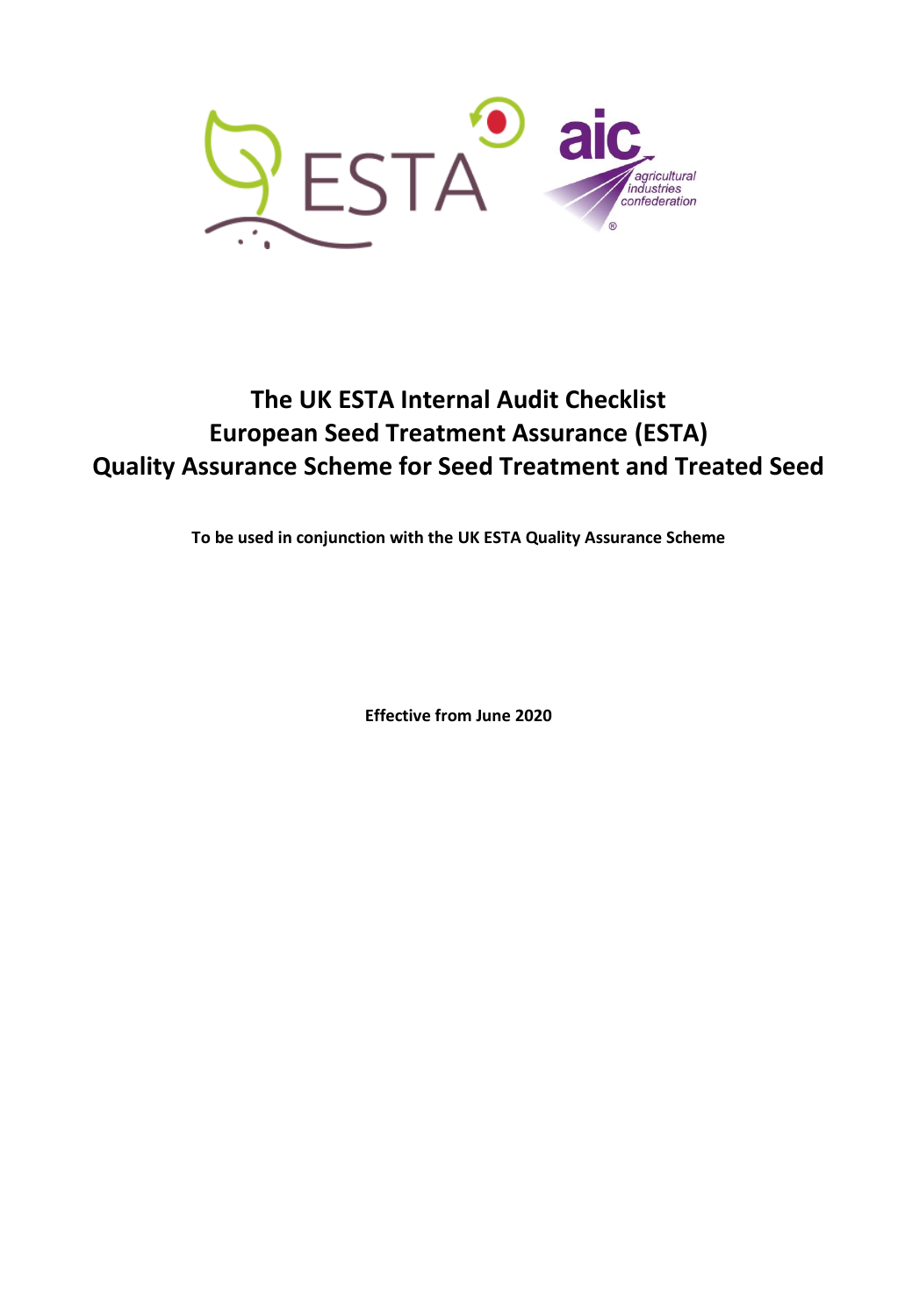## **ESTA 2020 Checklist**

|                                                    | Requirement                                                                                                                                                                                                                                                                                                                                   | for<br>recording<br>Area<br>company<br>compliance                                                |
|----------------------------------------------------|-----------------------------------------------------------------------------------------------------------------------------------------------------------------------------------------------------------------------------------------------------------------------------------------------------------------------------------------------|--------------------------------------------------------------------------------------------------|
| <b>Section 4</b><br>of the ESTA<br><b>Standard</b> | <b>Management System</b>                                                                                                                                                                                                                                                                                                                      |                                                                                                  |
| E 4.1                                              | Top management must commit to the<br>implementation and continual<br>improvement of the QA system (Policy<br>Statement)                                                                                                                                                                                                                       |                                                                                                  |
| E 4.2                                              | The participant must demonstrate how<br>the business maintains a knowledge of<br>current legislation.                                                                                                                                                                                                                                         |                                                                                                  |
| E 4.3                                              | The interrelation of staff and job<br>functions within the participants<br>operation shall be defined in an<br>organisation chart.                                                                                                                                                                                                            |                                                                                                  |
| E 4.4                                              | Responsibilities in the company must be<br>defined.                                                                                                                                                                                                                                                                                           | Responsibilities have to be defined at least for the<br>seed treatment plant and its management. |
| E 4.5                                              | A management representative shall be<br>responsible for the activities necessary<br>to fulfil the requirements of this<br>standard and for reporting to top<br>management on performance of the<br>quality assurance system and on possible<br>improvements.                                                                                  |                                                                                                  |
| E 4.6                                              | Organizations must have a system in<br>place for continual improvement.<br>This system may include:<br>measurements of critical process<br>(1)<br>parameters<br>(11)<br>periodical customer<br>satisfaction<br>reviews<br>(III) registration, analysis and mitigation<br>of customer complaints<br>(IV) registration, analysis and mitigation |                                                                                                  |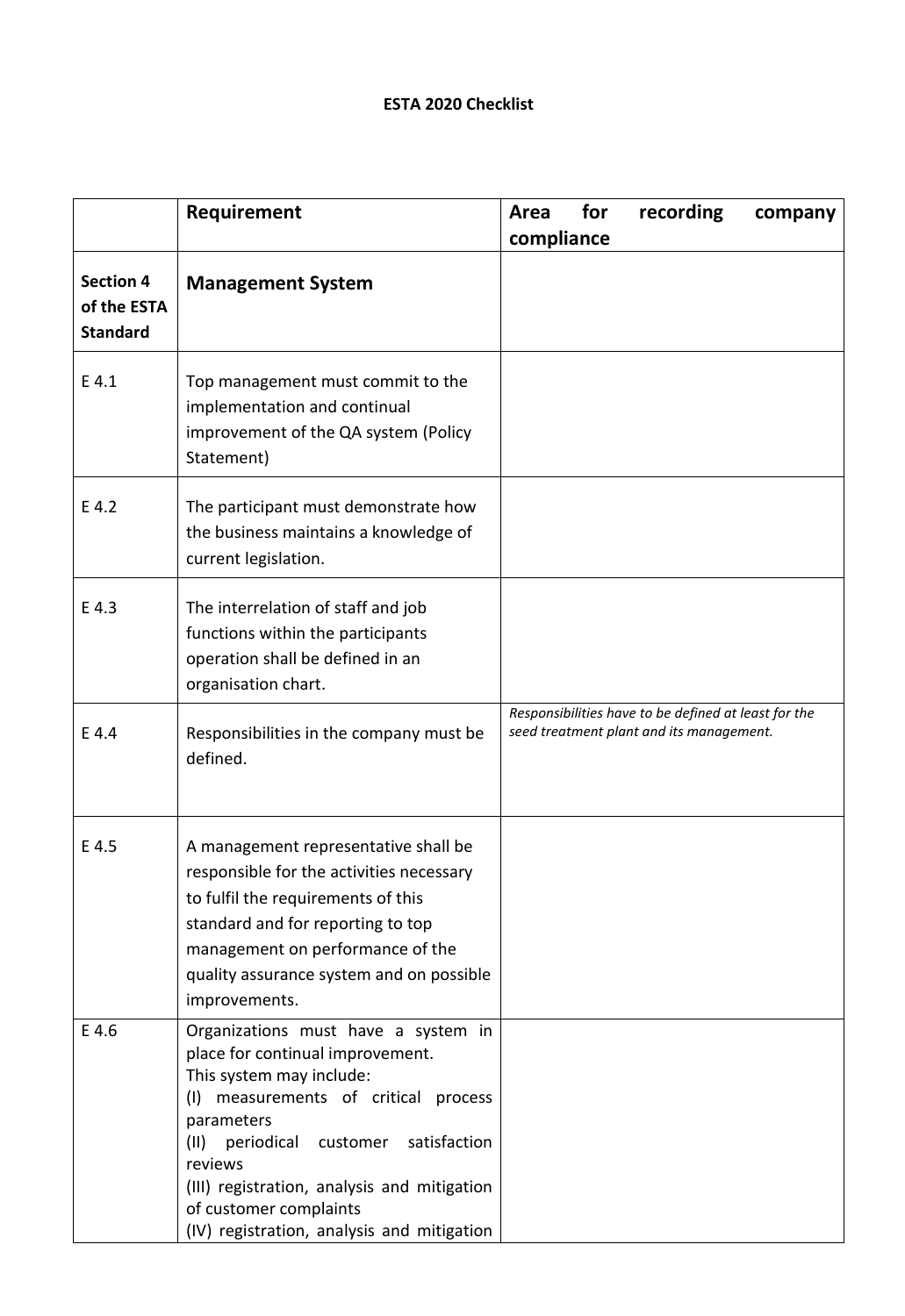|                 | of internal complaints, errors and non<br>conformities                          |                                                                      |
|-----------------|---------------------------------------------------------------------------------|----------------------------------------------------------------------|
|                 | (V) corrective and preventive measures                                          |                                                                      |
|                 | insofar these are not dealt with in the<br>points I to IV                       |                                                                      |
| E 4.7           | A review shall be performed at                                                  |                                                                      |
|                 | least annually to evaluate functioning of                                       |                                                                      |
| E 4.8           | the Quality Assurance system.<br>Documents required by this standard            |                                                                      |
|                 | shall be controlled.                                                            |                                                                      |
| E 4.9           | Companies must keep records to allow                                            | "Products" are seed treatment chemicals, seeds and<br>treated seeds. |
|                 | for full tracking and tracing of all<br>incoming, stored and outgoing products. |                                                                      |
| E 4.10          | Companies must have a process to recall                                         |                                                                      |
|                 | nonconforming product. Including any                                            |                                                                      |
|                 | handling/reworking<br>processes<br>for                                          |                                                                      |
|                 | nonconforming products.                                                         |                                                                      |
| E 4.11          | Terms and conditions (T&C'S)                                                    |                                                                      |
|                 | The company must have a system in                                               |                                                                      |
|                 | place to ensure that customers'/                                                |                                                                      |
|                 | recipients' current terms and conditions                                        |                                                                      |
|                 | are clear, unambiguous, recorded and<br>acted on. Terms and conditions must be  |                                                                      |
|                 | communicated to, and understood by, all                                         |                                                                      |
|                 | relevant staff and subcontractors.                                              |                                                                      |
| E 4.12          | <b>Specifications</b>                                                           |                                                                      |
|                 | The company must send or receive a                                              |                                                                      |
|                 | contract specification confirming details                                       |                                                                      |
|                 | of the sale/purchase between the                                                |                                                                      |
|                 | merchant and the customer/recipient,                                            |                                                                      |
|                 | unless the customer/recipient elects not                                        |                                                                      |
|                 | to receive such confirmations.                                                  |                                                                      |
| E 4.12.1        | <b>Specification differences</b>                                                |                                                                      |
|                 | Where there is a known difference in                                            |                                                                      |
|                 | specification this must be resolved and                                         |                                                                      |
|                 | actions recorded.                                                               |                                                                      |
|                 |                                                                                 |                                                                      |
| Section 6       | <b>Process description</b>                                                      |                                                                      |
| of the ESTA     |                                                                                 |                                                                      |
| <b>Standard</b> |                                                                                 |                                                                      |
|                 | Process Measurements to assure process                                          |                                                                      |
| E 6.1           | and product quality must be defined.                                            |                                                                      |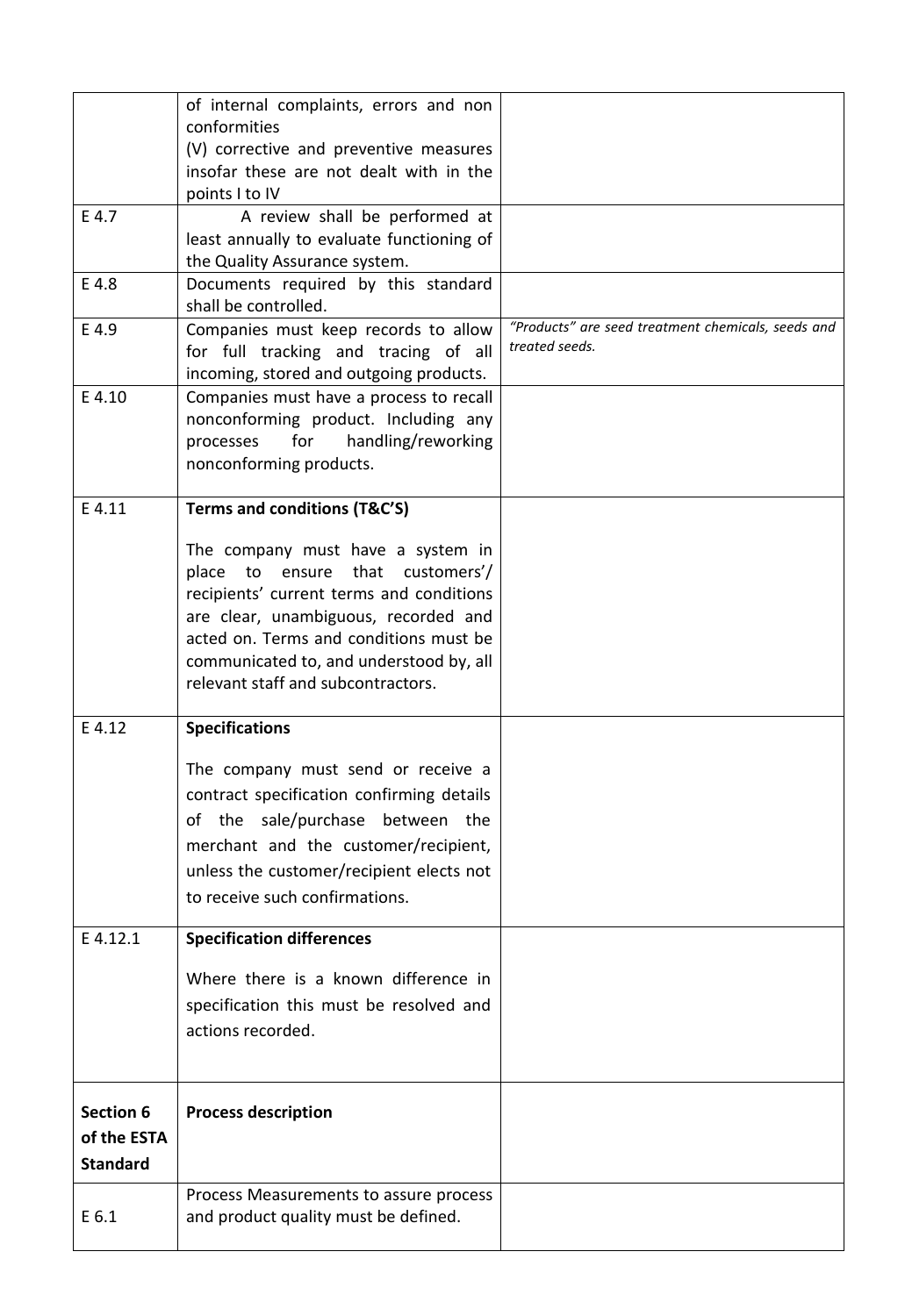|                                                    | <b>6 HACCP (Hazard Analysis Critical</b><br><b>Control Point)</b>                                                                                                                                                                                                                                        |                                                                                          |
|----------------------------------------------------|----------------------------------------------------------------------------------------------------------------------------------------------------------------------------------------------------------------------------------------------------------------------------------------------------------|------------------------------------------------------------------------------------------|
| E 6.2                                              | A formal food/feed safety HACCP must<br>be carried out with the aim of identifying<br>and controlling any hazards that might<br>affect the<br>adversely<br>integrity<br>of<br>food/feed. HACCPs must be carried out<br>in accordance with recognised HACCP<br>principles as summarised below             |                                                                                          |
|                                                    | establish a HACCP team<br>define process steps<br>٠<br>carry out hazard analysis<br>establish prerequisites<br>establish critical limits<br>identify Critical Control Points<br>$\bullet$<br>implement control measures<br>$\bullet$<br>establish corrective actions<br>establish documentation required |                                                                                          |
| E 6.3                                              | The HACCP must include a procedure for<br>product recall. A mock recall must be<br>conducted at least once per year to<br>prove the traceability system.                                                                                                                                                 |                                                                                          |
| E 6.4                                              | The HACCP must be reviewed annually<br>and recorded                                                                                                                                                                                                                                                      |                                                                                          |
| <b>Section 7</b><br>of the ESTA<br><b>Standard</b> | <b>Staff training</b>                                                                                                                                                                                                                                                                                    |                                                                                          |
| E 7.1                                              | Staff must receive training for all work<br>that they are expected to undertake.                                                                                                                                                                                                                         |                                                                                          |
| E 7.2                                              | The designated person must ensure that<br>all staff covered by the scope of the<br>standard are provided with written<br>instructions that confirm their duties and<br>the procedures.                                                                                                                   |                                                                                          |
| E 7.3                                              | Training records must be maintained for<br>all staff (permanent and temporary).<br>They must include the following as a<br>minimum:<br>• An understanding of the purpose this<br>standard<br>in-house<br>procedures<br>Any                                                                               | Examples of training could be BASIS and certificated<br>of competence for handling PPPs. |
|                                                    | implementing the detailed requirements                                                                                                                                                                                                                                                                   |                                                                                          |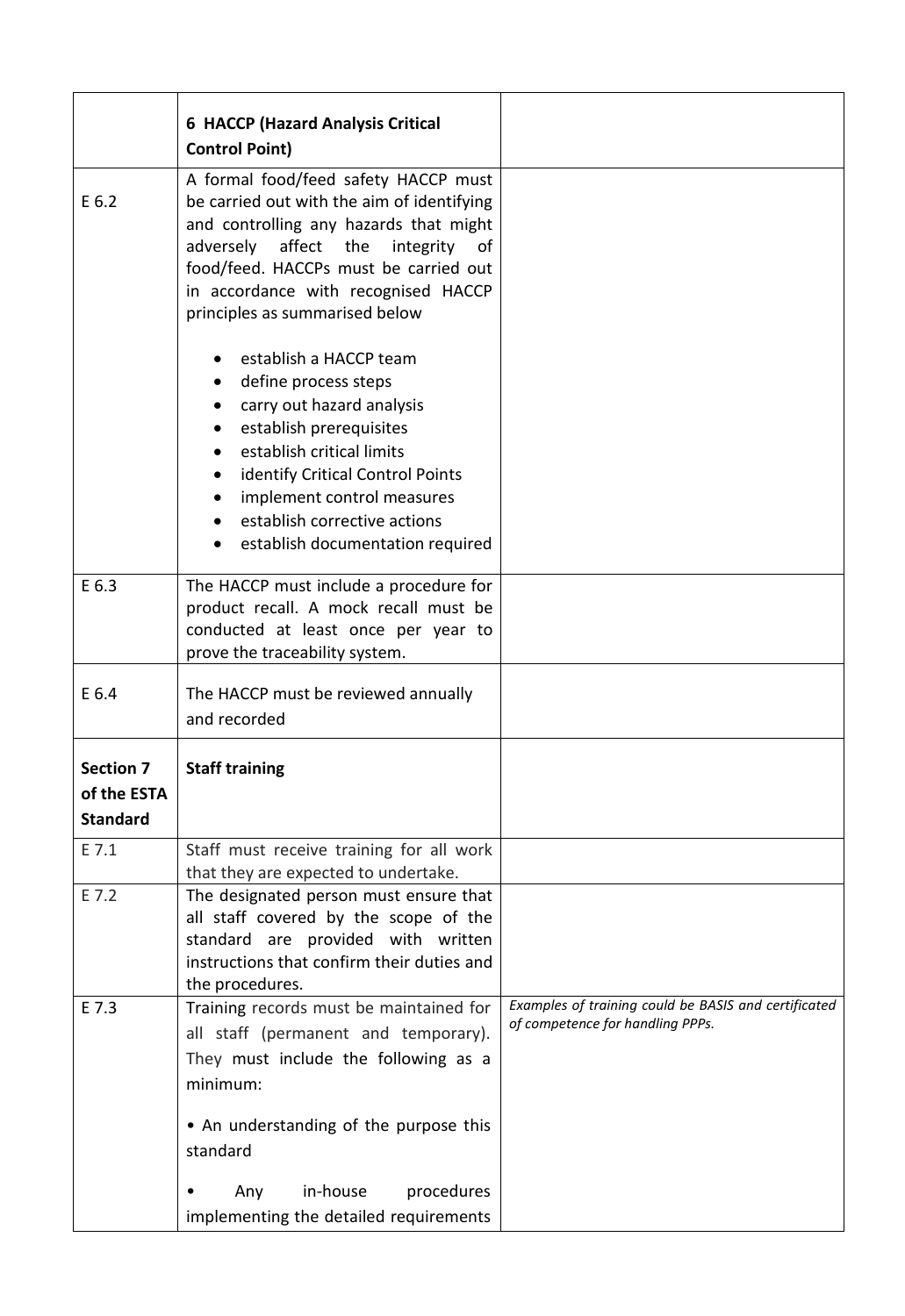|                                                    | of this standard                                                                                                                                                                                                                                                                                                                       |                                                                                                                                                                           |
|----------------------------------------------------|----------------------------------------------------------------------------------------------------------------------------------------------------------------------------------------------------------------------------------------------------------------------------------------------------------------------------------------|---------------------------------------------------------------------------------------------------------------------------------------------------------------------------|
|                                                    | Worker safety                                                                                                                                                                                                                                                                                                                          |                                                                                                                                                                           |
| E 7.4                                              | Training must be documented<br>and<br>signed and dated by the trainer and<br>trainee                                                                                                                                                                                                                                                   |                                                                                                                                                                           |
| E 7.5                                              | Review of training and competence must                                                                                                                                                                                                                                                                                                 |                                                                                                                                                                           |
|                                                    | take place annually and recorded.                                                                                                                                                                                                                                                                                                      |                                                                                                                                                                           |
| <b>Section 8</b><br>of the ESTA<br><b>Standard</b> | Specific requirements for companies in<br>various parts of the seed treatment<br>chain                                                                                                                                                                                                                                                 |                                                                                                                                                                           |
| E <sub>8</sub>                                     | The companies in the various parts of<br>the seed treatment chain deal with<br>different processes which have specific<br>requirements. In general, participants<br>must take measures to ensure all<br>processes conform to ESTA and that<br>records are kept.                                                                        | For certified seed production, the requirements of<br>this section are met through the official seed<br>certification system and are therefore not audited<br>under ESTA. |
|                                                    | 8.1 Seed treating companies/seed<br>providers                                                                                                                                                                                                                                                                                          |                                                                                                                                                                           |
| E 8.1                                              | Seed shall meet crop-specific criteria on<br>moisture and cleanliness agreed with the<br>seed treating company.                                                                                                                                                                                                                        |                                                                                                                                                                           |
|                                                    | 8.2 Seed treating companies (and in-<br>house facilities) - statics and mobiles                                                                                                                                                                                                                                                        |                                                                                                                                                                           |
| E 8.2                                              | The seed treatment process, including<br>the recipes used to prepare the seed<br>treatment and the equipment used,<br>must have a proven stability/reliability<br>and be monitored. Ensure treated seed<br>meets reference standards where they<br>apply and ensure that all dust checks and<br>machinery calibration are carried out. |                                                                                                                                                                           |
| E 8.2.1                                            | Based on the HACCP, samples shall be<br>taken, maintained and tested for dust<br>levels with the standard Heubach test,<br>according to a defined scheme. Treated<br>seeds that exceed the industry dust<br>reference<br>values<br>legal<br>or<br>any                                                                                  |                                                                                                                                                                           |